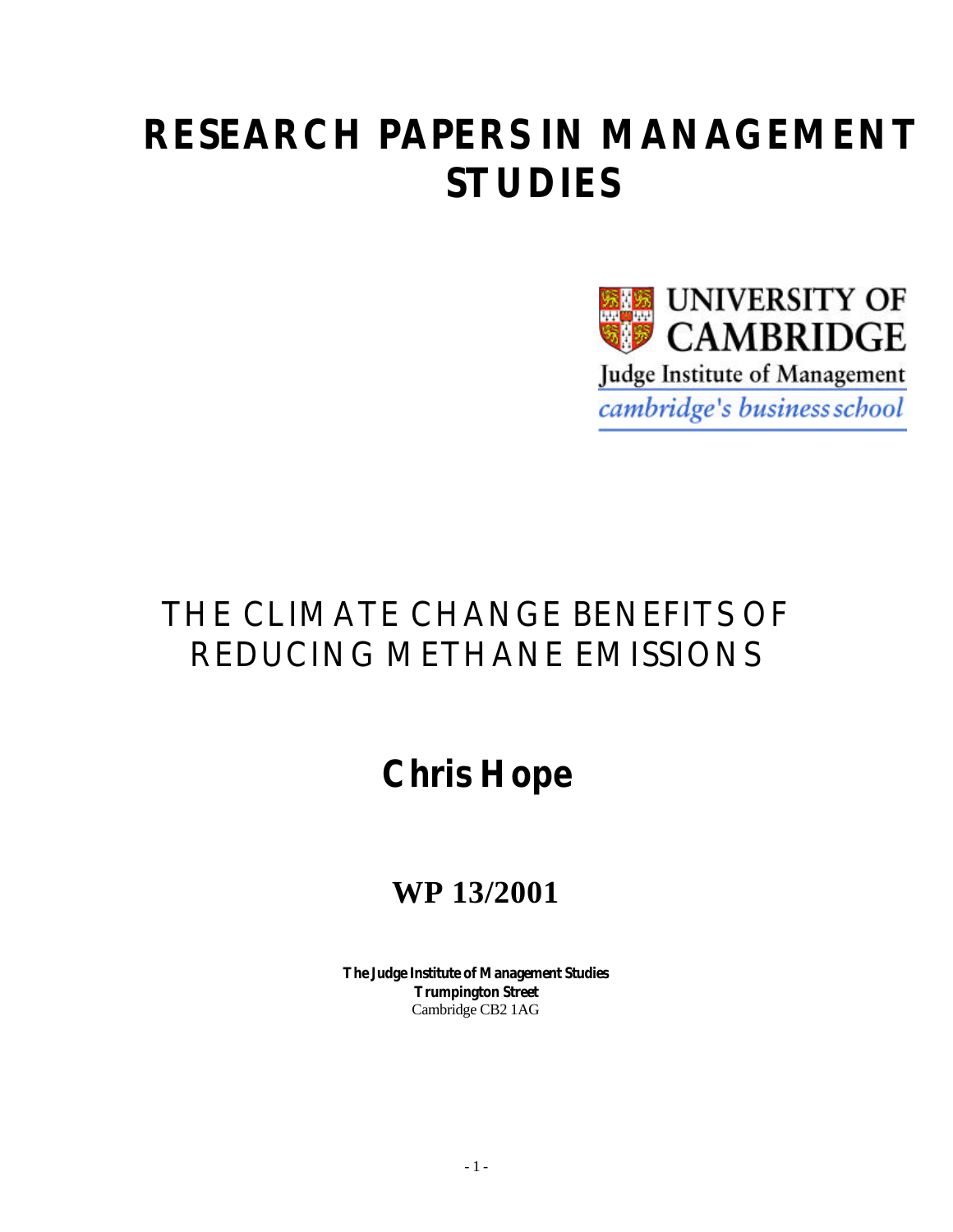#### **The climate change benefits of reducing methane emissions**

Chris Hope Judge Institute of Management University of Cambridge chris.hope@jims.cam.ac.uk

#### **Abstract**

Methane emissions contribute to climate change. Reducing them would bring benefits. This paper uses the PAGE95 model to find out how big the benefits would be, and compare them with the benefits of carbon dioxide reductions.

Immediate cutbacks of methane bring benefits of between \$30 and \$260 per tonne, with a mean value of \$110 per tonne. This compares to benefits of between \$10 and \$50 per tonne of carbon, with a mean value of \$20, for immediate cutbacks of carbon dioxide. All values are in 1990 dollars.

About two-thirds of the benefits are non-economic; only one-third comes from a reduction in the impacts on economic activity. Only about 5% of the benefits are in the EU, and 8% in the USA; the vast majority of the benefit is felt in other regions, particularly in the developing world.

The benefits from an immediate reduction in methane emissions continue throughout the next century, peaking after 2050, even though methane only stays in the atmosphere for about a decade. This is because the earth takes time to respond to the changes in radiative forcing that greenhouse gases cause. Carbon dioxide stays in the atmosphere much longer than methane. The benefits of an immediate reduction in carbon dioxide emissions continue throughout the  $21<sup>st</sup>$  and  $22<sup>nd</sup>$  century.

The benefits from methane reduction are sensitive to the discount rate. Using a pure time preference rate of 2% per year, instead of 3% per year, almost doubles the mean benefits to \$190 per tonne; a rate of 1% per year doubles the mean benefits again to \$380 per tonne.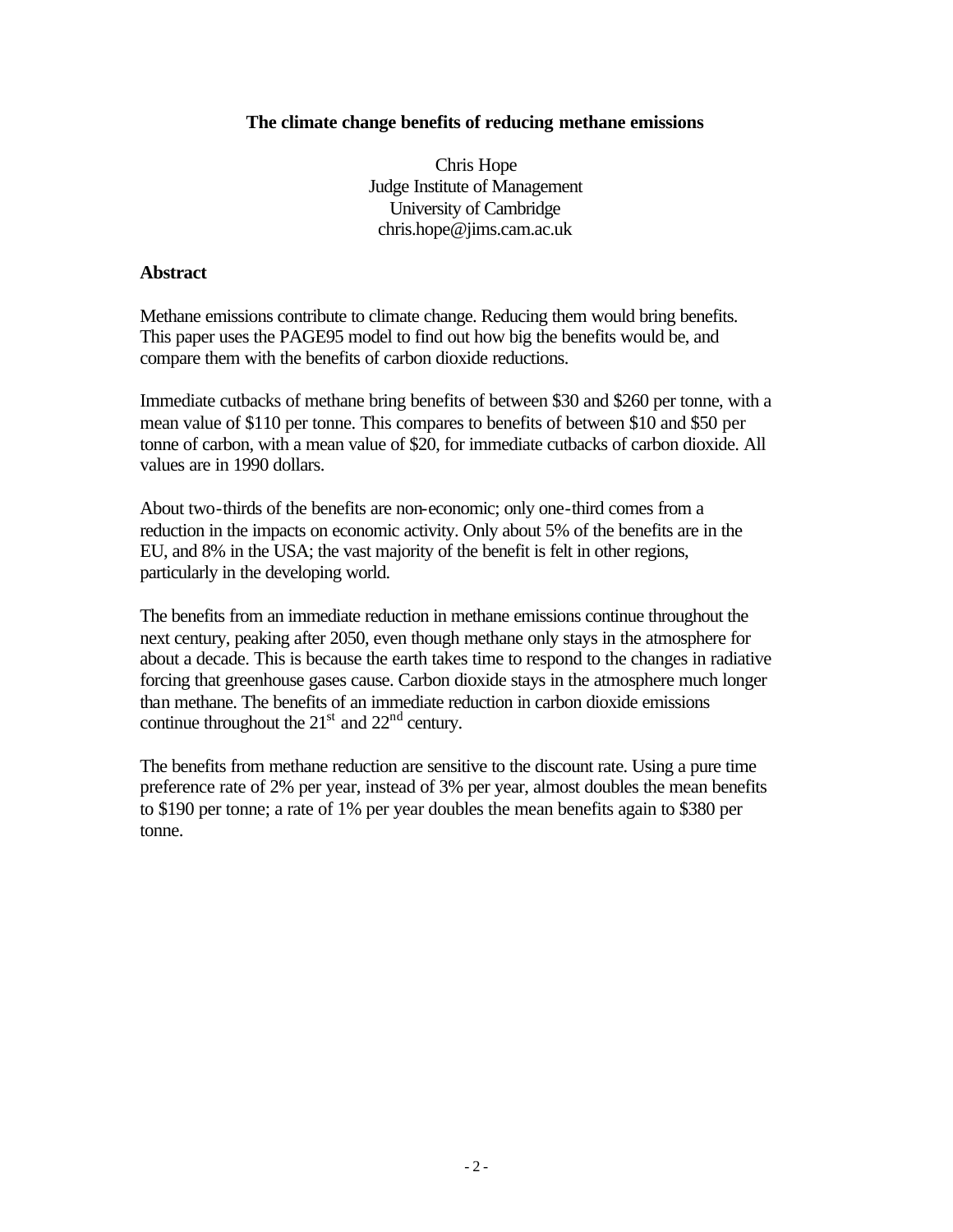## **Introduction**

Climate change is likely to bring harmful impacts in the decades to come (IPCC WGII, 2001, p5). Reductions in greenhouse gas emissions would therefore bring benefits. But which gases should we reduce? Although carbon dioxide has captured most of the headlines, methane is also a potent greenhouse gas. It accounts for about 20% of the increase in radiative forcing since pre-industrial times (IPCC WG I, 2001, p41).

For some years, the standard way of comparing the potency of different greenhouse gases has been to calculate their Global Warming Potential (GWP). The GWP of a gas is defined as the relative radiative effect of a tonne of that gas compared to a tonne of CO2, integrated over a chosen time horizon (IPCC WG I, 2001, p46). Latest estimates of the GWP of methane are 62 over a 20 year horizon, 23 over 100 years and seven over 500 years (IPCC WG I, 2001, p47).

GWPs have at least three obvious drawbacks: they are very sensitive to the arbitrary time horizon chosen, as the results for methane show. They do not allow impacts that occur soon to be valued more highly than those that occur in the distant future, and they are relative, rather than absolute, measures. Knowing the GWP of a gas does not necessarily help very much in deciding how much effort, if any, should be devoted to reducing the emissions of it.

Instead of GWPs, the most useful information would be the marginal reduction in impacts that would result from an immediate one tonne cutback in the emissions of the gas. This would be an absolute measure. It would not require the assumption of an arbitrary time horizon. It would allow near-term impacts to be valued more highly. It would also be able to be compared with estimated costs for abating emissions of the gas. Of course, it is also a very difficult calculation to do, requiring an integrated assessment model which tracks the effects of emissions right through to the impacts that they cause.

In 1996 the integrated assessment model PAGE95 was used to calculate the benefit of an immediate reduction in carbon dioxide emissions. The result was a 90% chance of the value lying between \$10 and \$48 per tonne of carbon, with a mean value of \$21 per tonne (discounted back to 1990 and expressed in 1990 dollars) (Plambeck and Hope, 1996).

The PAGE95 model uses relatively simple equations to approximate complex climatic and economic phenomena. This is justified because the results approximate those of the most complex climate simulations, and because all aspects of climate change are subject to profound uncertainty. PAGE95 represents more than 70 key inputs by probability distributions. Full details of the structure of the model can be found in Plambeck, Hope and Anderson (1997).

The PAGE95 model can be used to calculate the benefit of an immediate reduction in methane emissions, in exactly the same way as for carbon dioxide. This is the calculation that is reported in this paper.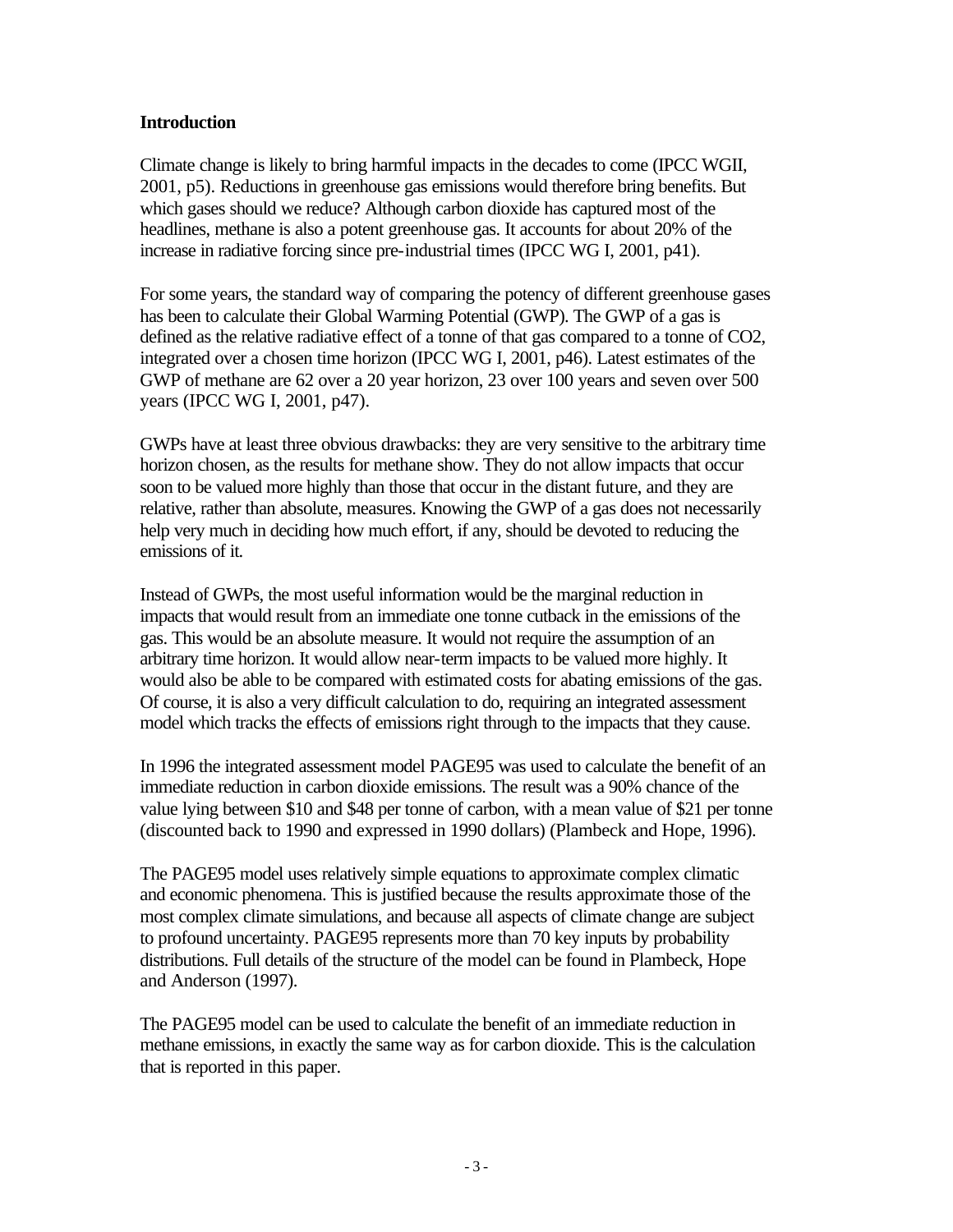## **Benefits of immediate cutbacks**

The global emissions of methane in the base year of 1990 in PAGE95 were 352 million tonnes of methane (plus about 150 million tonnes of natural emissions). The first analysis year in the PAGE95 model is 2000, the next is 2020. Emission changes specified in one analysis year are assumed to persist half the way back to the previous analysis year and half the way forward to the next. So a change in emissions specified for 2000 would actually be applied for a 15-year period (1995 – 2010).

A 100% change of base year emissions was specified in the first analysis year of 2000. This gives a change in emissions of  $352$  million x  $15 = 5.3$  billion tonnes of methane. The changes in impacts that result need to be divided by 5.3 billion to obtain the benefits per tonne of methane reduction.

We need to use changes in emissions that are this big to get changes in the impacts that can be measured to an acceptable degree of accuracy (see Table 1 and Figure 1 below for evidence that these changes are at the limits of measurability).

## *Mean benefit*

The mean impacts from these runs are shown in Table 1. They are expressed in 1990 dollars and discounted to 1990 at a pure time preference rate of 3% per year. This enables them to be compared directly with the results for carbon dioxide calculated in Plambeck and Hope (1996). To convert any value to 2000 dollars, multiply by 1.24 (EIA, 2001).

## **Table 1 Mean impacts with decreases of methane emissions**

| Global           |                | <i><b>\$bill NPV 1990-2200</b></i> |  |
|------------------|----------------|------------------------------------|--|
|                  | <b>Impacts</b> | change from base                   |  |
| Base run         | 19900          |                                    |  |
| Methane decrease | 19300          | $-600$                             |  |

## *Source: PAGE95 full runs*

Decreased methane emissions lead to a reduction in mean global impacts of \$600 billion. The mean benefit per tonne is \$600 billion divided by 5.3 billion  $= $110$  per tonne of methane reduction. This compares to a mean benefit for carbon dioxide reductions of \$20 per tonne (Plambeck and Hope, 1996).

So, using the mean values, one tonne of methane causes a little over five times as much impact as one tonne of carbon as CO2, or about 20 times as much impact as one tonne of CO2. This is not too dissimilar to the 100 year GWP of methane of 23.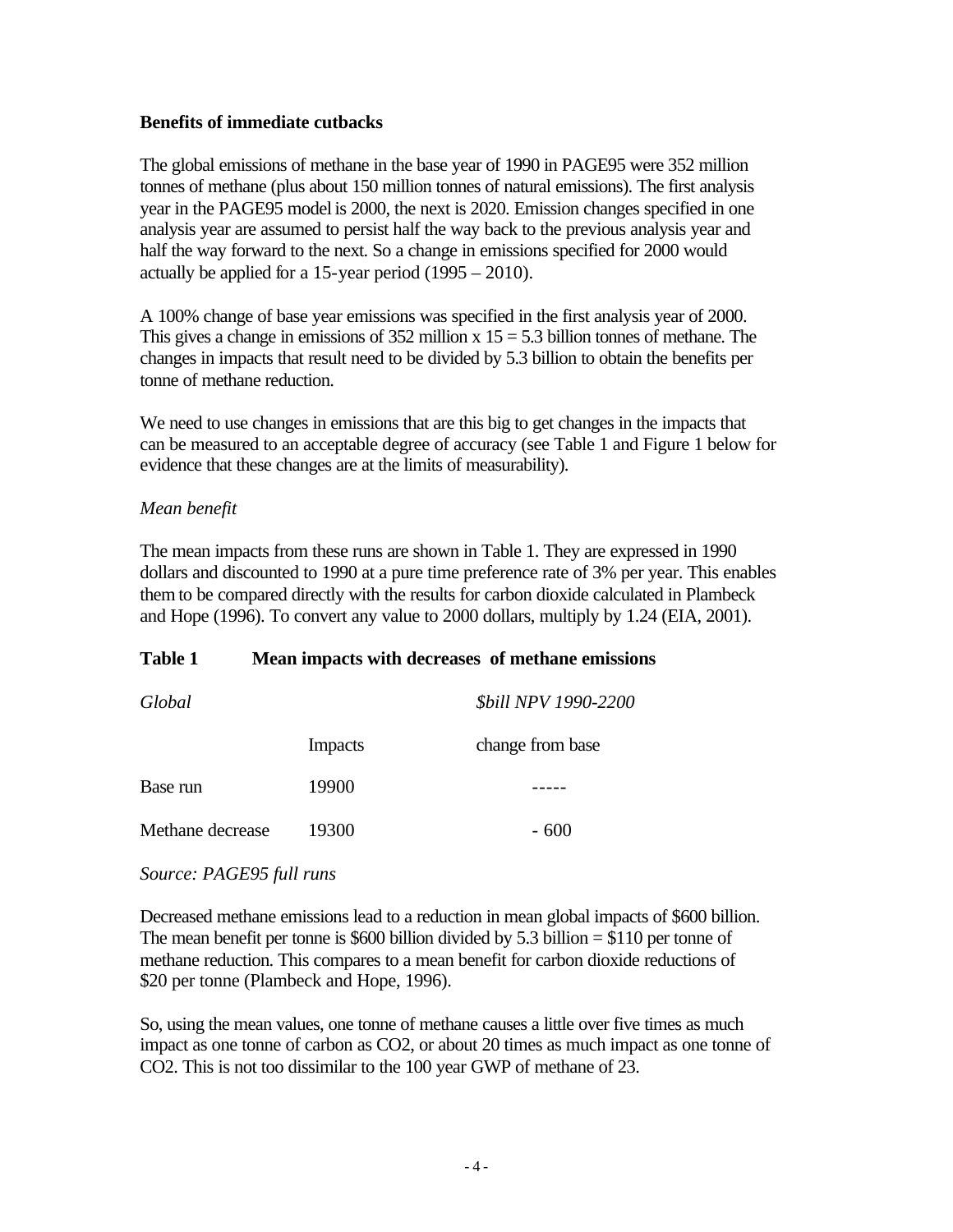To put the value into context, the average US price of natural gas, which is almost pure methane, in 2000 was \$3.60 per thousand cubic feet (EIA, 2001). In 1990 dollars, this converts to about \$150 per tonne. The climate change benefits of methane reduction are a significant proportion of this.

So any utility considering, say, pipeline replacement to decrease losses, should be encouraged to go ahead if the Net Present Cost were less than about \$260 per tonne saved in 1990 dollars – made up of not just \$150 from having the gas available to sell, but also \$110 from the reduction in climate change impacts.

## *Distribution over sectors and world regions*

PAGE95 calculates the distribution of these benefits across sectors and world regions. About \$200 billion of the benefits come from reduction in economic impacts; about \$400 billion are reductions in non-economic impacts, such as the inundation of wetlands, and the destruction of valuable habitats. Only about \$30 billion of the benefits, or 5% of the total, are in the EU, with \$50 billion, or 8% in the USA; the vast majority of the benefit is felt in other regions, particularly in the developing world. Table 2 shows how the benefits are distributed across the regions of the world

## **Table 2 Benefits of decreased methane emissions by world region**

*Global \$ bill NPV 1990-2200*

| World region                                                                                   | <b>Benefit</b>                          |
|------------------------------------------------------------------------------------------------|-----------------------------------------|
| ЕU<br>FSU & E.Eur<br>USA<br>China & CP Asia<br>India & SE Asia<br>Africa & ME<br>Latin America | 30<br>0<br>50<br>90<br>90<br>120<br>140 |
| Other OECD<br>Total                                                                            | 80                                      |

## *Source: PAGE95 full runs*

The method used to obtain this valuation is essentially the same as the method used in the REGIONAL experiment in Plambeck and Hope (1996), which should be consulted for details of adaptation measures taken, discount rates applied etc. The only difference is that the emissions are based upon the new IPCC 'marker' A2 scenario, that most closely reflects contemporary thinking about emission prospects (Nakicenovic and Swart, 2000), rather than the older IPCC scenario used in Plambeck and Hope.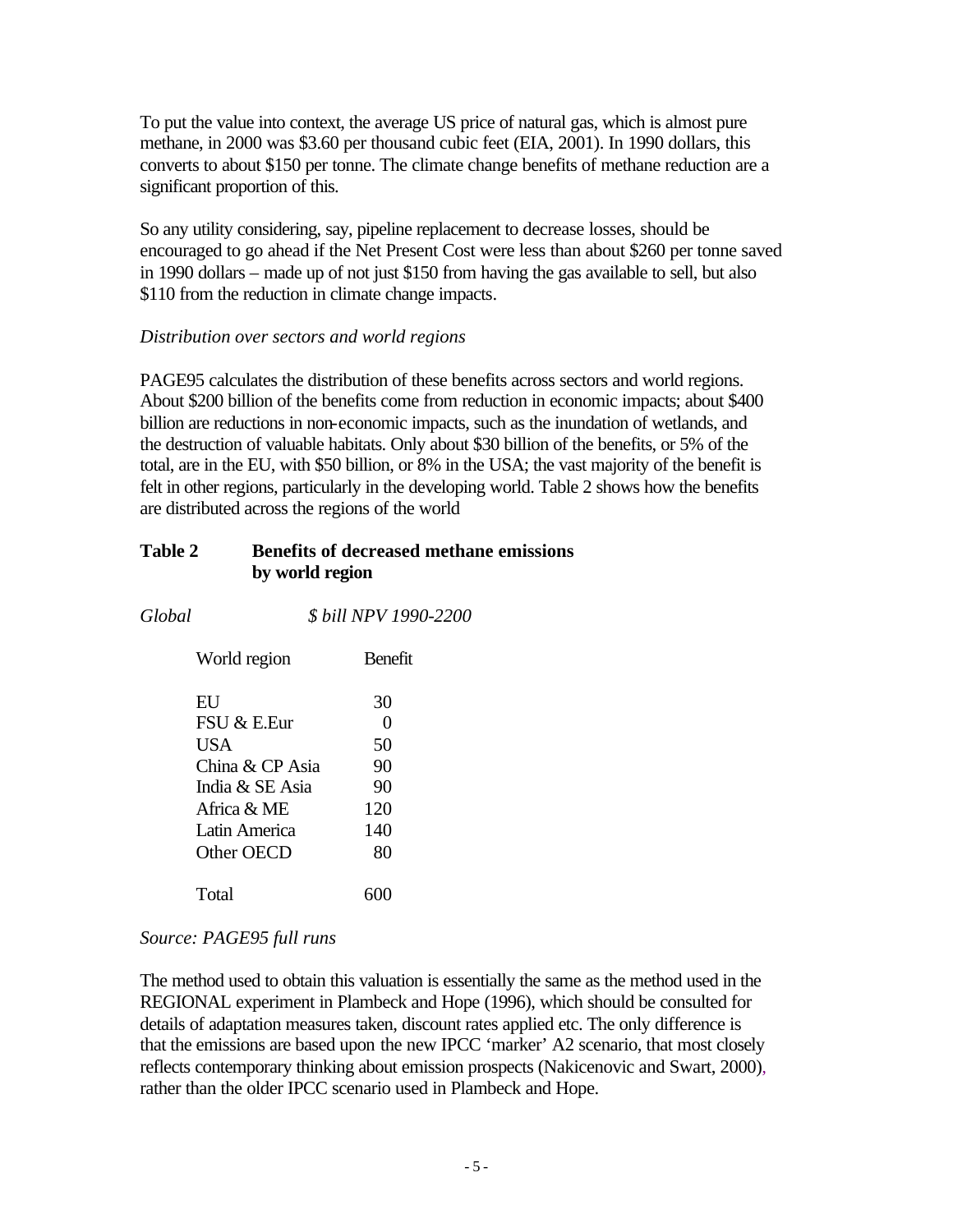#### *Distribution over time*

The distribution of these benefits over time is shown in Figure 1. The mean yearly benefits of an immediate reduction in carbon dioxide are also shown for comparison.



## **Figure 1 Annual benefits of immediate reductions in methane and carbon dioxide**

## *Source: PAGE95 full runs*

The reduction in mean impact for methane peaks around 2100 at about \$40 per year. Methane only stays in the atmosphere a decade or so, but the extra radiative forcing continues to have an effect for much longer as the earth takes a long time to respond fully to increased forcing. The reduction in impacts does not peak earlier because the temperature rise and so the total impacts before 2050 are small. Rounding errors caused by working at the limit of resolution of the model mean that these results are only accurate to one significant figure at best. The strong influence of discounting can be detected in reducing decades of yearly benefits of the order of \$40 per tonne to a net present value of \$110 per tonne.

The benefit of the immediate carbon dioxide reductions continues to rise right through the  $22<sup>nd</sup>$  century, reaching over \$60 per year in 2200. Carbon dioxide stays in the atmosphere much longer than methane.

## *Probability distribution*

Uncertainty is represented in the PAGE95 model by using probability distributions for the most important inputs. The model then performs 250 runs sampling from the input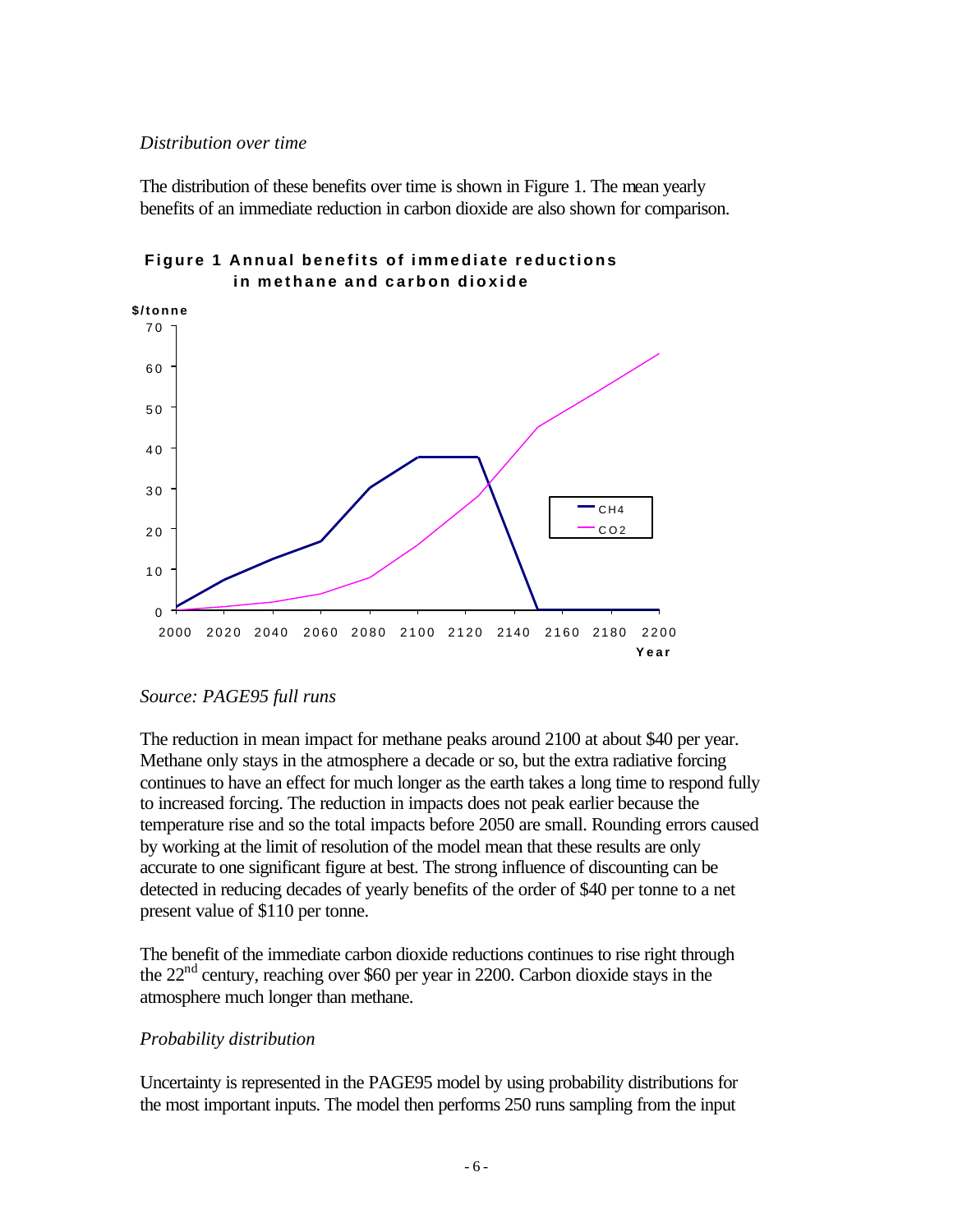distributions. The 250 runs give the results shown in Figure 2. The modal values are between \$50 and \$100 per tonne of methane. The 90% range is about an order of magnitude. This compares with a 90% range of benefits of about \$10 to \$50 per tonne for reductions in carbon dioxide (Plambeck and Hope, 1996).



*Source: PAGE95 full runs*

## *Lower baseline of carbon dioxide emissions*

How do things change if we look at the benefits of methane reduction against a background of carbon dioxide emissions that implement the Kyoto protocol of 5% cutbacks in the industrialised countries by about 2010 and then reduce at 1% per year until 2100 in the industrialised countries? The answer is not much. Table 3 shows the mean impacts.

| Table 3          | Mean impacts with increases of methane emissions<br>against a lower baseline of carbon emissions |                                    |  |
|------------------|--------------------------------------------------------------------------------------------------|------------------------------------|--|
| Global           |                                                                                                  | <b><i>\$bill NPV 1990-2200</i></b> |  |
|                  | <b>Impacts</b>                                                                                   | change from base                   |  |
| Base run         | 16700                                                                                            |                                    |  |
| Methane decrease | 16100                                                                                            | $-600$                             |  |

*Source: PAGE95 full runs*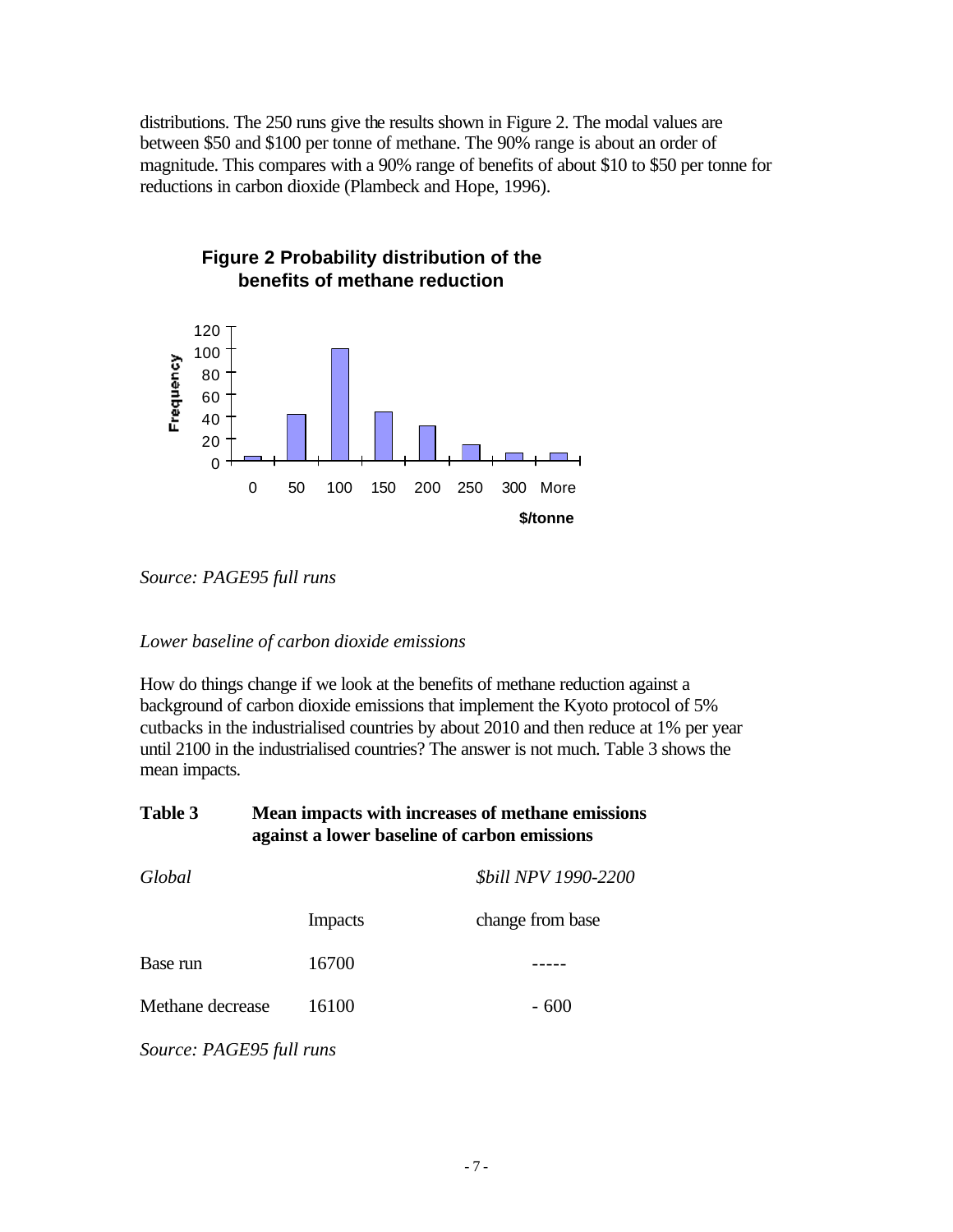Of course, the total impacts are smaller than under business-as-usual emissions of carbon dioxide as the emissions of carbon dioxide are much lower. Recall from Table 1 that with a business-as-usual base, the benefit of the reduced methane emissions was also \$600 billion. So the benefit of reducing methane emissions is not perceptibly affected by the emissions scenario on which it is superimposed, at least within the range of emission scenarios considered here.

## *Different discount rates*

The results so far use a pure time preference rate of 3% per year to convert impacts to a net present value. Table 4 shows how the benefits depend upon the discount rate.

## **Table 4 Benefits of methane reductions by discount rate**

*Global NPV 1990-2200*

| PTP rate     | <b>Benefit</b> |
|--------------|----------------|
| (% per year) | (\$ per tonne) |
|              |                |
| 3            | 110            |
| 2            | 190            |
|              | 380            |

## *Source: PAGE95 full runs*

Unlike the background emissions of carbon dioxide, changes in discount rate have a large effect upon the benefits of methane reduction. This is because the global warming problem is a long-term one. A reduction in methane emissions affects the climate for many decades. As would be expected, the lower the discount rate, the higher the benefit. But the appropriate discount rate to use is not an issue that can be solved here.

## **Conclusion**

The calculations in this paper provide a theoretically defensible way of comparing the benefits of methane reduction with the benefits of reducing carbon dioxide. The results depend strongly on the discount rate used, and are still highly uncertain. But they do provide enough information to start a rational discussion about the appropriate trade-off between gases.

## **Acknowledgement**

This research was funded by the United Kingdom Office of Gas and Electricity Markets.